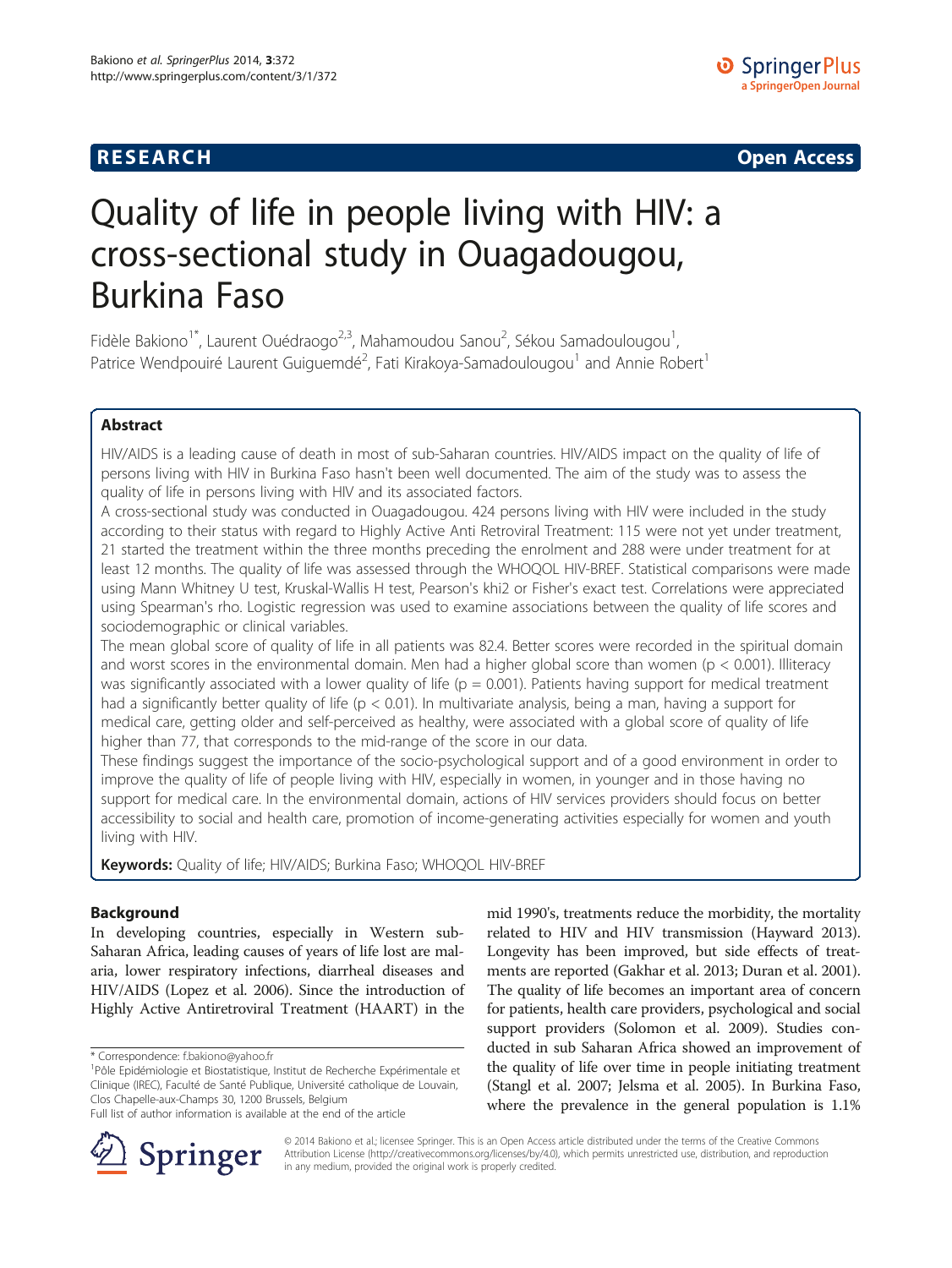(UNAIDS [2012\)](#page-10-0), HIV remains a public health problem with large variations across subgroups(INSD/ICF International [2012;](#page-9-0) Kirakoya-Samadoulougou et al. [2013](#page-9-0); Kirakoya-Samadoulougou et al. [2014\)](#page-9-0). Efforts are made nationwide to improve the health and the wellbeing of people living with HIV (CNLS-IST/BF [2011](#page-9-0)). But there is few scientific evidence about their health related quality of life. One study conducted in Burkina Faso showed an evident increase in quality of life in people initiating the treatment over a 12 months follow-up time (Jaquet et al. [2013](#page-9-0)). But the quality of life of other people waiting for treatment or under treatment for more than 12 months remains insufficiently documented.

The aim of our study was to assess the quality of life in persons living with HIV and its associated factors.

### Methods

A cross-sectional study was conducted in Ouagadougou in September 2012. Recruitment took place in five structures that take care of People Living With HIV/AIDS (PLWHA) in the city. In their records, 22,788 persons were followed up for medical care and sociopsychological support. They represent 73.44% of the people followed up by all facilities in the Central Region, of which Ouagadougou is the capital city. Two of these facilities are integrated in the national health system and three are communitybased. Those integrated in the national health system are the District Hospital of Boulmiougou (DHB) and the "Hôpital du Jour" a service of University Hospital Yalgado Ouédraogo (UHYO). The three communitybased organizations are the Center for Information, Counseling and Documentation on AIDS and Tuberculosis (CICDoc), the Association African Solidarity (AAS), the Association Laafi la Viim (ALAVI). All those facilities offer anonymous voluntary counseling and testing (VCT) services, prevention counseling, medical treatment and monitoring, nutrition counseling, psychological and social support.

# Sampling

Setting the level of confidence at 95%, with a 5% precision with a maximal uncertainty, the required sample size was 385. This number was increased by 10% (39 people) leading to a total of 424 persons recruited. Determining the number of subjects to be recruited in each facility was made according to the size of the active list in each structure. Active list is defined as the number of PLWHA under treatment or not, and followed by the structure. Thus, in the district hospital of Boulmiougou which represents 35.38% of the total number of people followed by the 5 structures, 150 people were recruited. At the Hôpital du Jour (UHYO), representing 31.84% of this number, 135 persons were recruited. In the CICDoc, AAS and ALAVI representing respectively 15.10%, 9.20% and 8.49% of the

active list of the five structures, 64, 39 and 36 persons were recruited, respectively. In each structure, to insure a sound representation of people living with HIV, recruitment took place from the routine consultation, and people were classified into three groups according to the status linked to the HAART: 1) HIV positive but not under HAART yet; 2) people who started HAART within the three months preceding the enrolment and 3) people under HAART for at least 1 year. The number in each group was determined in proportion to its size in the active list. Those who met criteria and who agreed to participate in the study were interviewed. We used trained interviewers, due to the high illiterate rate in the country and that is 43.7% in urban area of Burkina Faso (INSD [2008](#page-9-0)).

### Quality of life assessment tool

To assess the quality of life, we used the French version of WHOQOL HIV-BREF (Preau et al. [2007;](#page-9-0) Marcellin et al. [2007\)](#page-9-0). For people who didn't understand French, Mooré version of WHOQOL HIV-BREF developed by Bakiono et al. was used. Mooré is the main language of communication in the country, whatever residence of individuals we consider (rural or urban) (INSD [2008](#page-9-0)). WHOQOL HIV-BREF is a 31-item tool which asks interviewee to rate his quality of life in many ways, during the last two weeks preceding the interview. WHO-QOL HIV-BREF explores six domains of the quality of life : physical, psychological, level of independence, social relationships, environment and spirituality. Answers are rated on a five-point Likert scale from 1 to 5. Scoring was performed according to recommendations of the World Health Organization Quality of Life group (WHO [2002](#page-10-0)). Higher scores indicate better quality of life. In our sample, the Cronbach's alpha for reliability assessment was 0.85, indicating good internal consistency of the tool.

#### Characteristics collected

Beside the data collected to assess the quality of life, socio demographic, economic and clinical data were collected by trained interviewers, fluent in French and in Mooré. Characteristics collected were: gender, age, marital status, occupation, level of education, knowledge attitudes and practices, risk behaviors, duration under treatment, time since being HIV-positive tested, serological status, great part in monthly expenses, disclosure of HIV status, experience in stigmatization.

#### Statistical analysis

Analyses were performed using IBM SPSS 19.0. Groups were compared using Mann Whitney U test or Kruskal-Wallis H test for continuous variables and Pearson's  $\chi^2$  or Fisher's exact p-values for discrete or qualitative variables. Bivariate correlations were appreciated using the  $\rho$  of Spearman. For all analyses, a p-value lower than 0.05 was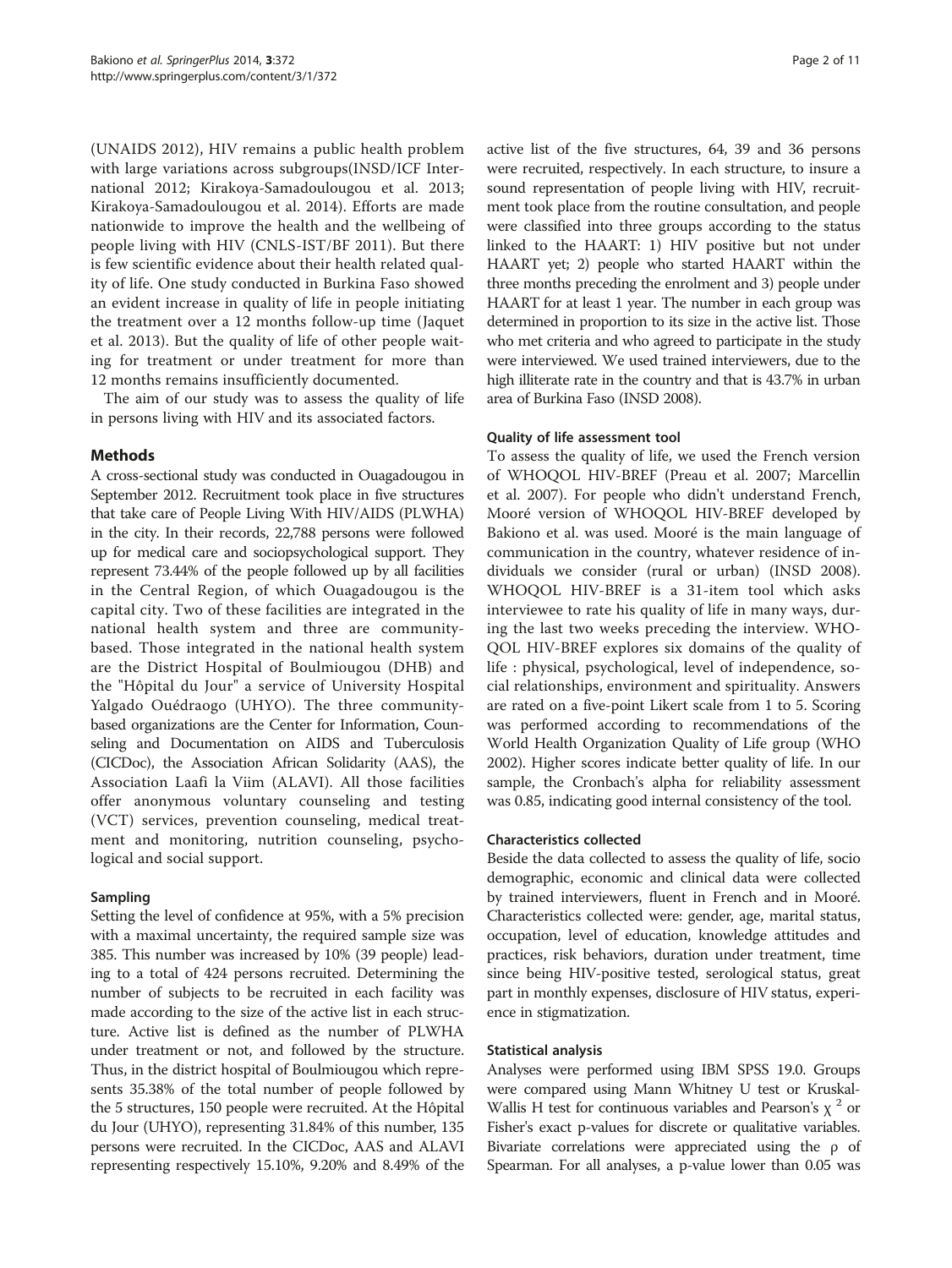considered as significant. A cut off of global score of quality of life was set at 77, which represents the mid-range of the scale based on our data. A global score less than or equal to 77 was considered as bad and a global score higher than 77 as good. The robustness of the cut-off point was tested by comparing results using other cut-offs like 1) observed percentile 67 (upper tertile) which is data driven; 2) upper third of the scale which is not data driven and corresponds to  $24 + 2(120-24)/3 = 88$ . Variables associated to good global score of quality of life in a bivariate analysis  $(p < 0.15)$ were included into a multiple logistic regression model.

# Ethical concerns

The present study has been approved by the Ethics Committee for Health Research from the Ministry of Health of Burkina Faso. All patients who agreed to participate in the study signed freely an informed consent.

### Results

Patients were  $37.6 \pm 8.5$  years of age on average. 96.7% of them lived in Ouagadougou for an average time of  $23 \pm$ 14 years. The mean duration of HIV infection reported by interviewees was  $5.7 \pm 4.5$  years and the mean time since initiation of HAART was  $5.0 \pm 3.1$  years. Knowledge, attitudes and practices of interviewees have been assessed and showed that 5% of them didn't know transmission ways of HIV and 4.2% didn't know how to prevent from HIV. 69.5% of them didn't know the difference between AIDS and HIV positive. Among literate interviewees, the proportion of persons who didn't know the difference between AIDS and HIV positive was 60.4% while among illiterate interviewees, it was  $88.3\%$  (p < 0.001). Despite their status, 14.4% of the interviewees never used condom when having sex, 25.1% used it sometimes and 12.4% of them had no sex any longer. Among interviewees, 78.1% were asymptomatic, 18.5% were symptomatic and 3.4% were at AIDS stage. 35.6% didn't know how they contracted HIV while 57.3% reported heterosexual intercourse. 72.9% of respondents were taking Highly Active Antiretroviral Treatment (HAART). Characteristics of interviewees are shown in Table [1.](#page-3-0)

The mean (SD) global score of quality of life in all patients was 82.4 (10.8). According to the domain, mean scores were 14.8(2.7) for physical domain; 13.6(2.7) for psychological domain; 13.3(2.5) for the level of independence domain; 13.4(2.9) for social relationships domain; 10.8(2.2) for environmental domain and 16.3(2.6) for religious and personal believes domain. In patients not under HAART, the global score of quality of life was 80.7(9.6). In patients under treatment for less than 3 months it was  $80.2(14.2)$  and it was  $80.2(10.9)$  for patients under treatment for at least 1 year ( $p = 0.07$ ). Men had a global score of 87.2( 9.7) while women had a global score of 81.7(10.8)  $[p < 0.001]$ . Sharing or not one's status with a family

member was not significantly associated with better quality of life. Hospital or community-based nature of the structure of care had no significant impact on the quality of life of people living with HIV. Illiteracy was significantly associated with a lower quality of life ( $p = 0.001$ ). Having support for medical treatment of the subject was significantly associated with better quality of life ( $p < 0.01$ ). The perception of being ill was associated with poorer quality of life. Different domains scores and the overall score of quality of life related to socio-demographic and clinical characteristics are shown in Tables [2](#page-4-0) and [3](#page-6-0).

In our sample, overall general health perception was significantly and positively correlated with all domains of the quality of life, as for global score of quality of life ( $p < 0.01$ ).

In multivariate analysis, being a man, having a support for medical care, older age and self-perceived as healthy, were associated with a global score of quality of life higher than 77 (Table [4](#page-7-0)). Being a woman, self perceived as ill result with lower score of quality of life (Table [5\)](#page-8-0).

When using a slightly cut-off point of 88, that corresponds to the upper third of the scale, associations were comparable (Gender effect:  $OR = 0.37$  changed to  $OR = 0.43$ , self perceived as ill effect:  $OR = 0.31$  changed to  $OR = 0.43$ ). Associations also maintained when reducing the cut-off point.

#### **Discussion**

Our study involved 424 persons living with HIV. A majority of them were small traders, employees in informal sector and housewives. According to national data in urban area, like Ouagadougou, the population is mainly working in services and in trading (INSD [2008\)](#page-9-0), which is consistent with our findings. The most common route of transmission reported by interviewees was heterosexual intercourse which is consistent with data from sub-Saharan Africa and specifically general data of Burkina Faso, reporting heterosexual intercourse as the main route of transmission (UNAIDS [2012\)](#page-10-0).

A majority of our patients declared to be asymptomatic: 76.6%. It was almost the same proportion which was under treatment. Free access to treatment could have enhanced the proportion of persons under treatment leading to a better health status, without symptoms.

Our study showed that 14.4% of respondents never used condoms when having sex and 25.1% of them used it sometimes. These proportion of sexual risk behavior contrasts with the proportion of respondents who knew the routes of transmission of HIV, which was 95%. These sexual risk behaviors were highlighted by Guira et al. in their study on sexuality and the risk of sexual transmission (Guira et al. [2013](#page-9-0)). In their study involving 87 heterosexual serodiscordant couples, it was found that while 97.5% of couples were aware of the use of condoms as a mean of preventing the HIV transmission, nearly 60% of them did not use a condom systematically. The privacy concerns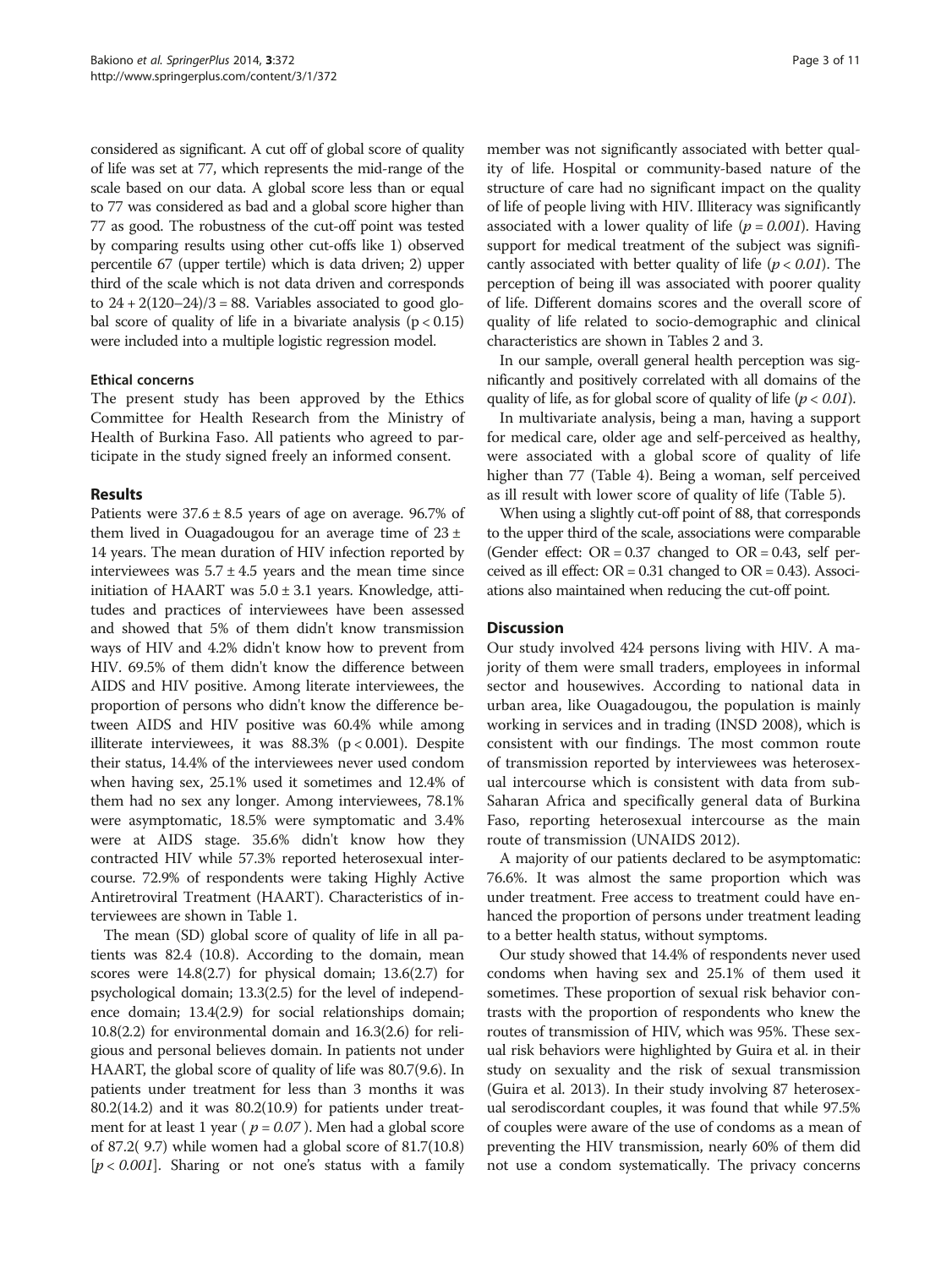<span id="page-3-0"></span>

| Table 1 Characteristics of 424 persons living with HIV in |  |  |  |
|-----------------------------------------------------------|--|--|--|
| <b>Ouagadougou, Burkina Faso</b>                          |  |  |  |

#### Table 1 Characteristics of 424 persons living with HIV in Ouagadougou, Burkina Faso (Continued)

| Interviewees characteristics                  | Proportion<br>(%) | Mean $\pm$ SD<br>Median [IQR] |
|-----------------------------------------------|-------------------|-------------------------------|
| Age (years)                                   |                   | $37.6 \pm 8.5$                |
| Gender                                        |                   |                               |
| Men                                           | 12.5              |                               |
| Women                                         | 87.5              |                               |
| Marital status                                |                   |                               |
| Single                                        | 14.6              |                               |
| Separated/divorced                            | 19.6              |                               |
| Widow                                         | 21.0              |                               |
| Concubine                                     | 9.4               |                               |
| Married                                       | 35.4              |                               |
| Matrimonial system                            |                   |                               |
| Monogamous                                    | 74.0              |                               |
| Polygamous                                    | 26.0              |                               |
| Profession                                    |                   |                               |
| Public or private sector employee             | 16.0              |                               |
| Trader or informal sector                     | 50.7              |                               |
| Housewife                                     | 23.6              |                               |
| Cultivator                                    | 3.1               |                               |
| Student or pupil                              | 2.8               |                               |
| Jobless                                       | 3.8               |                               |
| Religion                                      |                   |                               |
| Muslim                                        | 43.0              |                               |
| Catholic                                      | 42.6              |                               |
| Protestant                                    | 14.4              |                               |
| Level of education                            |                   |                               |
| <b>Illiterate</b>                             | 32.8              |                               |
| Primary school                                | 31.8              |                               |
| Secondary school                              | 31.8              |                               |
| University                                    | 3.6               |                               |
| Time since HIV-positive tested (years)        |                   | $5.7 \pm 4.4$                 |
| HIV transmission route reported               |                   |                               |
| Heterosexual intercourse                      | 57.3              |                               |
| Don't know                                    | 35.6              |                               |
| Other                                         | 7.2               |                               |
| Highly active antiretroviral treatment status |                   |                               |
| No treatment                                  | 27.1              |                               |
| Under treatment for less than<br>3 months     | 5.0               |                               |
| Under treatment for at least 1 year           | 67.9              |                               |
| HAART duration (years)                        |                   | $5 \pm 3.1$                   |

| Serology status                  |      |        |
|----------------------------------|------|--------|
| Asymptomatic                     | 78.1 |        |
| Symptomatic                      | 18.5 |        |
| <b>AIDS</b>                      | 3.4  |        |
| HIV services providers           |      |        |
| <b>DHB</b>                       | 35.4 |        |
| <b>HUYO</b>                      | 31.8 |        |
| CIC_Doc                          | 15.1 |        |
| AAS                              | 9.2  |        |
| <b>ALAVI</b>                     | 8.5  |        |
| Household size                   |      | 5[3;7] |
| Status disclosure with relative  |      |        |
| <b>No</b>                        | 18.6 |        |
| Yes                              | 81.4 |        |
| Sexual behavior risk             |      |        |
| No risk                          | 60.5 |        |
| <b>Risk</b>                      | 39.5 |        |
| Accepted by the family           |      |        |
| <b>No</b>                        | 11.1 |        |
| Yes                              | 88.9 |        |
| Greater part of monthly expenses |      |        |
| Food                             | 73.0 |        |
| Health                           | 10.3 |        |
| Housing                          | 7.9  |        |
| Other                            | 8.8  |        |

DHB = District Hospital of Boulmiougou; HUYO = University Hospital Yalgado Ouédraogo; CICDoc = Center for Information, Counseling and Documentation on AIDS and Tuberculosis; AAS = Association African Solidarity; ALAVI = Association Laafi la Viim.

and the desire to give birth (for women) were the main reasons for the inconsistent use of condoms.

In our sample, the global score of quality of life was 82.4 ± 10.8. It is a lower mean score than what has been found in Ethiopia by Deribew et al. with a mean score set at 91.9 in HIV-positive people (Deribew et al. [2009](#page-9-0); Deribew et al. [2013\)](#page-9-0). In these studies mean score was 80.3 in co-infected HIV-TB people, close to our score. In Vietnam, Tran reported 76.2, a slightly lower mean score of overall quality of life than our mean value, but close to the cut-off value we used in the present study (Tran et al. [2012](#page-10-0)).

Whatever domain of quality of life we consider, scores were higher among men compared to women. These higher scores recorded in men may be explained by the socioeconomic level of men, generally higher than that of women, facilitating a better dealing with the disease. However, our results regarding quality of life and gender suggest more investigations. In rural Uganda, Stangl et al.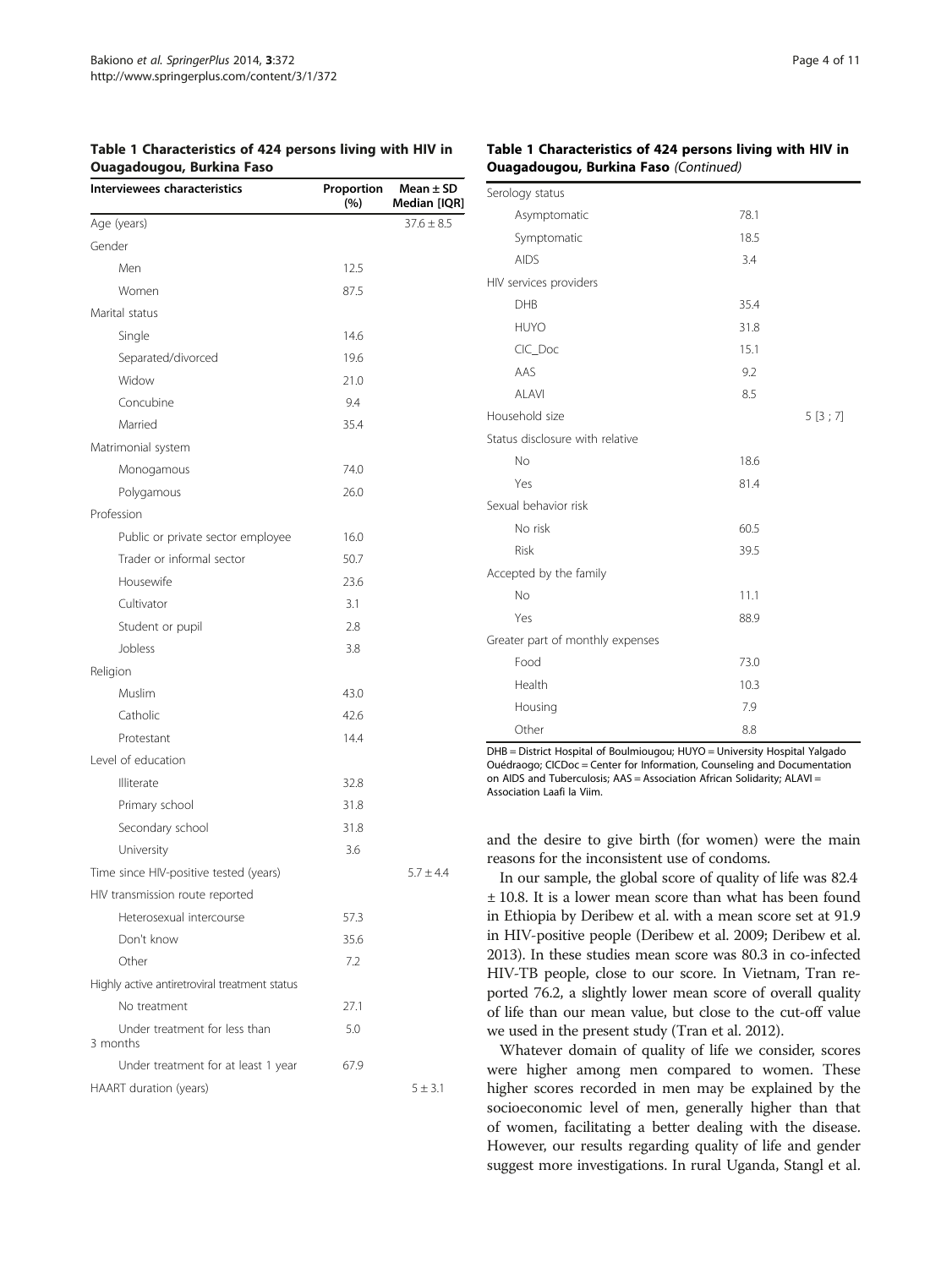| Socio-demographic                     | Domain of quality of life             |                                            |                                             |                                            |                                            |                                        |                                                       |
|---------------------------------------|---------------------------------------|--------------------------------------------|---------------------------------------------|--------------------------------------------|--------------------------------------------|----------------------------------------|-------------------------------------------------------|
| characteristics                       | Physical<br>domain<br>(Mean $\pm$ SD) | Psychological<br>domain<br>(Mean $\pm$ SD) | Level of<br>independence<br>(Mean $\pm$ SD) | Social<br>relationships<br>(Mean $\pm$ SD) | Environmental<br>domain<br>(Mean $\pm$ SD) | Spiritual<br>domain<br>(Mean $\pm$ SD) | score of<br><b>Quality Of</b><br>Life (Mean $\pm$ SD) |
| Gender                                | $p = 0.14$                            | $p = 0.01$                                 | $p = 0.008$                                 | $p = 0.003$                                | $p = 0.001$                                | $p = 0.03$                             | p < 0.001                                             |
| Men $(n = 53)$                        | $15.4 \pm 2.3$                        | $14.4 \pm 2.7$                             | $14.1 \pm 2.7$                              | $14.5 \pm 2.5$                             | $11.7 \pm 2.1$                             | $16.9 \pm 2.5$                         | $87.2 \pm 9.7$                                        |
| Women $(n = 370)$                     | $14.7 \pm 2.7$                        | $13.5 \pm 2.6$                             | $13.2 \pm 2.4$                              | $13.2 \pm 2.9$                             | $10.7 \pm 2.1$                             | $16.2 \pm 2.6$                         | $81.7 \pm 10.8$                                       |
| HIV services provider                 | $p = 0.22$                            | $p = 0.34$                                 | $p = 0.003$                                 | $p = 0.01$                                 | p < 0.001                                  | $p = 0.53$                             | $p = 0.05$                                            |
| AAS $(n = 39)$                        | $15.8 \pm 2.4$                        | $14.4 \pm 2.7$                             | $13.7 \pm 2.2$                              | $13.3 \pm 2.7$                             | $11.0 \pm 1.8$                             | $16.3 \pm 2.7$                         | $84.7 \pm 10.3$                                       |
| $DHB (n = 150)$                       | $14.9 \pm 2.7$                        | $13.3 \pm 2.6$                             | $13.7 \pm 2.6$                              | $14.0 \pm 2.7$                             | $11.4 \pm 2.2$                             | $16.2 \pm 2.7$                         | $83.7 \pm 10.9$                                       |
| $CIC-Doc (n = 64)$                    | $14.6 \pm 2.7$                        | $13.5 \pm 2.5$                             | $13.5 \pm 2.6$                              | $13.3 \pm 3.0$                             | $11.1 \pm 1.9$                             | $15.9 \pm 2.4$                         | $82.2 \pm 11.1$                                       |
| ALAVI $(n = 36)$                      | $14.7 \pm 2.9$                        | $13.6 \pm 2.7$                             | $13.0 \pm 2.7$                              | $13.4 \pm 3.1$                             | $9.9 \pm 2.3$                              | $16.5 \pm 3.0$                         | $81.2 \pm 11.3$                                       |
| $HUVO(n = 135)$                       | $14.7 \pm 2.7$                        | $13.6 \pm 2.8$                             | $12.7 \pm 2.2$                              | $12.7 \pm 2.9$                             | $10.2 \pm 2.1$                             | $16.4 \pm 2.4$                         | $80.6 \pm 10.3$                                       |
| Level of education                    | $p = 0.02$                            | $p = 0.17$                                 | p < 0.001                                   | $p = 0.07$                                 | $p = 0.31$                                 | $p = 0.49$                             | $p = 0.007$                                           |
| Illiterate $(n = 139)$                | $14.3 \pm 2.6$                        | $13.3 \pm 2.7$                             | $12.5 \pm 2.3$                              | $12.9 \pm 2.7$                             | $10.5 \pm 2.0$                             | $16.2 \pm 2.6$                         | $79.9 \pm 10.1$                                       |
| Primary school ( $n = 135$ )          | $15.0 \pm 2.6$                        | $13.7 \pm 2.6$                             | $13.6 \pm 2.1$                              | $13.7 \pm 2.7$                             | $11.0 \pm 2.2$                             | $16.4 \pm 2.6$                         | $83.6 \pm 10.4$                                       |
| Secondary school ( $n = 135$ )        | $15.1 \pm 2.8$                        | $13.9 \pm 2.7$                             | $13.7 \pm 2.8$                              | $13.5 \pm 3.1$                             | $10.9 \pm 2.3$                             | $16.3 \pm 2.5$                         | $83.6 \pm 11.6$                                       |
| University ( $n = 15$ )               | $15.6 \pm 1.8$                        | $12.9 \pm 2.6$                             | $13.9 \pm 2.2$                              | $13.7 \pm 3.1$                             | $11.0 \pm 2.4$                             | $15.1 \pm 3.2$                         | $82.3 \pm 10.3$                                       |
| Marital status                        | $p = 0.49$                            | $p = 0.13$                                 | $p = 0.55$                                  | $p = 0.01$                                 | $p = 0.73$                                 | $p = 0.87$                             | $p = 0.53$                                            |
| Single $(n = 62)$                     | $14.4 \pm 3.1$                        | $13.1 \pm 3.1$                             | $13.4 \pm 2.8$                              | $13.2 \pm 3.4$                             | $10.6 \pm 2.7$                             | $16.0 \pm 3.0$                         | $80.9 \pm 13.2$                                       |
| Married ( $n = 150$ )                 | $15.0 \pm 2.5$                        | $13.9 \pm 2.3$                             | $13.5 \pm 2.1$                              | $13.8 \pm 2.7$                             | $10.9 \pm 2.1$                             | $16.3 \pm 2.3$                         | $83.7 \pm 9.8$                                        |
| Partner $(n = 40)$                    | $15.0 \pm 2.4$                        | $13.1 \pm 3.4$                             | $13.2 \pm 2.6$                              | $13.6 \pm 3.0$                             | $10.5 \pm 2.2$                             | $16.1 \pm 2.5$                         | $81.6 \pm 11.6$                                       |
| Widower ( $n = 89$ )                  | $14.5 \pm 2.8$                        | $14.0 \pm 2.3$                             | $13.1 \pm 2.3$                              | $13.0 \pm 2.4$                             | $10.8 \pm 2.0$                             | $16.4 \pm 2.7$                         | $82.0 \pm 9.7$                                        |
| Divorced/Separated ( $n = 83$ )       | $15.1 \pm 2.7$                        | $13.1 \pm 2.7$                             | $13.1 \pm 2.9$                              | $12.9 \pm 3.0$                             | $10.9 \pm 2.0$                             | $16.3 \pm 2.5$                         | $81.7 \pm 11.1$                                       |
| Matrimonial system                    | $p = 0.17$                            | $p = 0.15$                                 | $p = 0.16$                                  | $p = 0.27$                                 | $p = 0.07$                                 | $p = 0.83$                             | $p = 0.16$                                            |
| Monogamous $(n = 99)$                 | $15.1 \pm 2.3$                        | $14.0 \pm 2.4$                             | $13.2 \pm 2.2$                              | $13.9 \pm 2.4$                             | $11.0 \pm 2.0$                             | $16.4 \pm 2.2$                         | $83.9 \pm 9.2$                                        |
| Polygamous $(n = 37)$                 | $14.4 \pm 2.8$                        | $13.5 \pm 2.2$                             | $13.6 \pm 1.6$                              | $13.4 \pm 2.9$                             | $10.4 \pm 2.1$                             | $16.1 \pm 2.8$                         | $81.6 \pm 10.1$                                       |
| Religion                              | $p = 0.96$                            | $p = 0.39$                                 | $p = 0.35$                                  | $p = 0.21$                                 | $p = 0.08$                                 | $p = 0.006$                            | $p = 0.78$                                            |
| Muslims ( $n = 182$ )                 | $14.9 \pm 2.7$                        | $13.6 \pm 2.6$                             | $13.3 \pm 2.3$                              | $13.6 \pm 2.8$                             | $10.9 \pm 2.2$                             | $16.1 \pm 2.4$                         | $82.7 \pm 10.5$                                       |
| Catholics ( $n = 180$ )               | $14.8 \pm 2.6$                        | $13.4 \pm 2.6$                             | $13.2 \pm 2.7$                              | $13.2 \pm 2.7$                             | $10.9 \pm 2.0$                             | $16.1 \pm 2.7$                         | $81.9 \pm 10.6$                                       |
| Protestants ( $n = 61$ )              | $14.8 \pm 2.8$                        | $13.9 \pm 3.0$                             | $13.7 \pm 2.2$                              | $13.1 \pm 3.5$                             | $10.3 \pm 2.4$                             | $17.1 \pm 2.6$                         | $83.2 \pm 10.7$                                       |
| Profession                            | $p = 0.10$                            | p < 0.005                                  | $p = 0.001$                                 | $p = 0.03$                                 | $p = 0.30$                                 | $p = 0.16$                             | $p = 0.007$                                           |
| Public, private employees $(n = 68)$  | $15.6 \pm 2.3$                        | $14.3 \pm 2.2$                             | $14.5 \pm 2.2$                              | $13.7 \pm 3.0$                             | $11.3 \pm 2.2$                             | $16.6 \pm 2.6$                         | $86.3 \pm 9.5$                                        |
| Trade & Informal sector ( $n = 215$ ) | $14.8 \pm 2.7$                        | $13.6 \pm 2.5$                             | $13.2 \pm 2.4$                              | $13.2 \pm 2.8$                             | $10.7 \pm 2.1$                             | $16.2 \pm 2.6$                         | $82.0 \pm 10.2$                                       |

<span id="page-4-0"></span>Table 2 Quality of life domains scores by demographic characteristics of persons living with HIV in Ouagadougou, Burkina Faso (n = 424)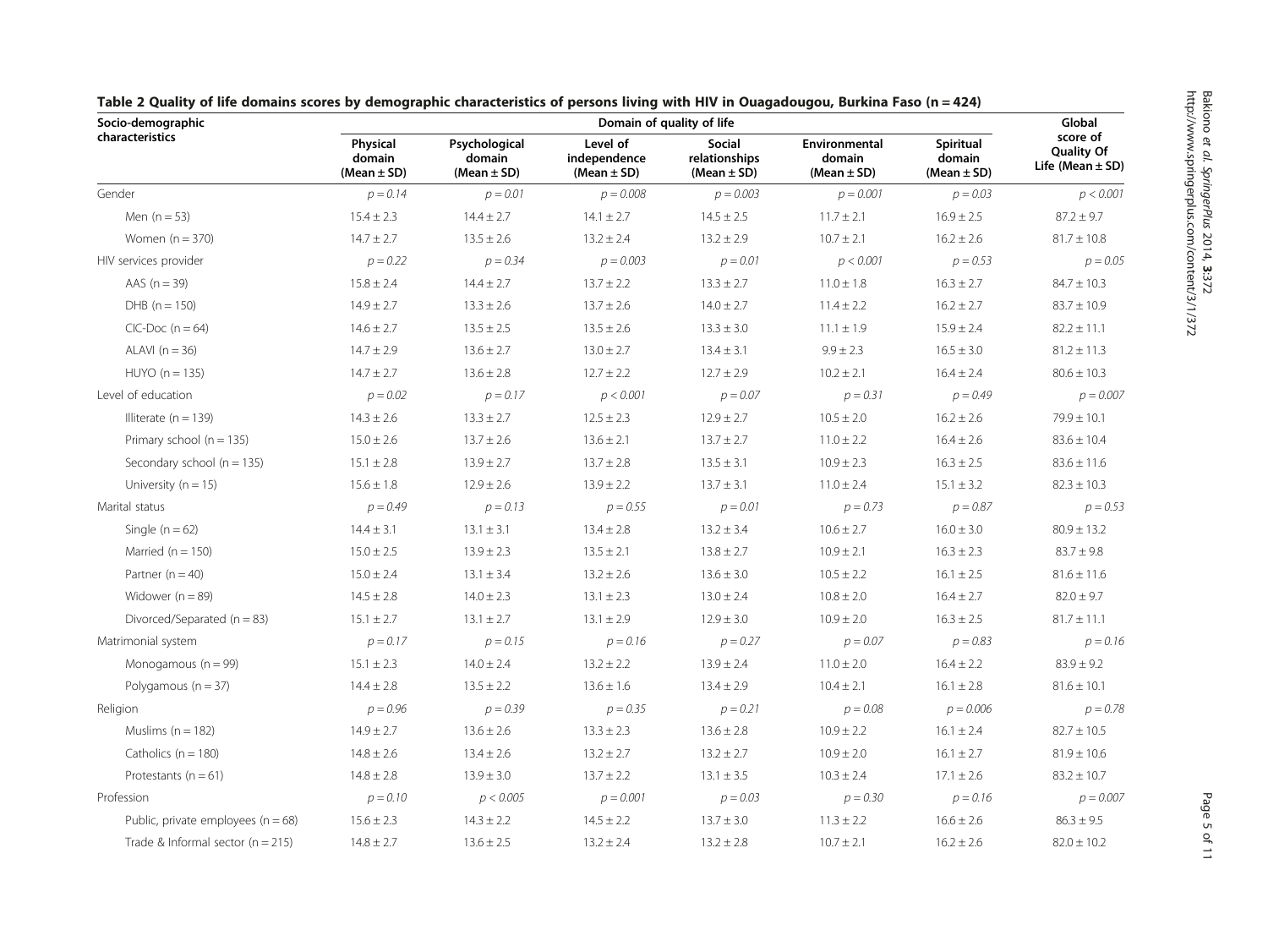|  | Table 2 Quality of life domains scores by demographic characteristics of persons living with HIV in Ouagadougou, Burkina Faso (n = 424) (Continued) |
|--|-----------------------------------------------------------------------------------------------------------------------------------------------------|
|--|-----------------------------------------------------------------------------------------------------------------------------------------------------|

| Housewives $(n = 100)$     | $14.6 \pm 2.5$ | $13.3 \pm 2.6$ | $13.1 \pm 2.2$ | $13.7 \pm 2.7$ | $10.8 \pm 2.2$ | $16.4 \pm 2.4$ | $82.0 \pm 10.5$ |
|----------------------------|----------------|----------------|----------------|----------------|----------------|----------------|-----------------|
| Farmers $(n = 13)$         | $14.3 \pm 3.3$ | $14.9 \pm 2.2$ | $12.7 \pm 2.3$ | $14.4 \pm 2.1$ | $10.9 \pm 2.6$ | $17.0 \pm 2.4$ | $84.6 \pm 11.7$ |
| Student & pupil $(n = 12)$ | $13.9 \pm 3.4$ | $10.9 \pm 3.7$ | $12.3 \pm 3.6$ | $13.1 \pm 3.6$ | $10.1 \pm 2.5$ | $14.3 \pm 3.4$ | $74.8 \pm 16.5$ |
| Jobless $(n = 16)$         | $14.0 \pm 3.7$ | $12.1 \pm 4.1$ | $12.4 \pm 4.1$ | $11.3 \pm 3.3$ | $10.9 \pm 1.7$ | $15.8 \pm 2.6$ | $76.7 \pm 14.2$ |
| Family cohesion            | $p = 0.03$     | $p = 0.02$     | $p = 0.40$     | $p = 0.02$     | $p = 0.005$    | $p = 0.001$    | $p = 0.001$     |
| Hassle $(n = 75)$          | $14.3 \pm 2.9$ | $12.9 \pm 2.7$ | $13.1 \pm 2.6$ | $12.7 \pm 3.2$ | $10.2 \pm 2.4$ | $15.4 \pm 2.7$ | $78.7 \pm 11.2$ |
| Without hassle $(n = 343)$ | $15.0 \pm 2.6$ | $13.7 \pm 2.6$ | $13.3 \pm 2.5$ | $13.5 \pm 2.8$ | $11.0 \pm 2.7$ | $16.5 \pm 2.5$ | $83.3 \pm 10.5$ |

DHB = District Hospital of Boulmiougou; HUYO = University Hospital Yalgado Ouédraogo; CICDoc = Center for Information, Counseling and Documentation on AIDS and Tuberculosis; AAS = Association African Solidarity; ALAVI = Association Laafi la Viim.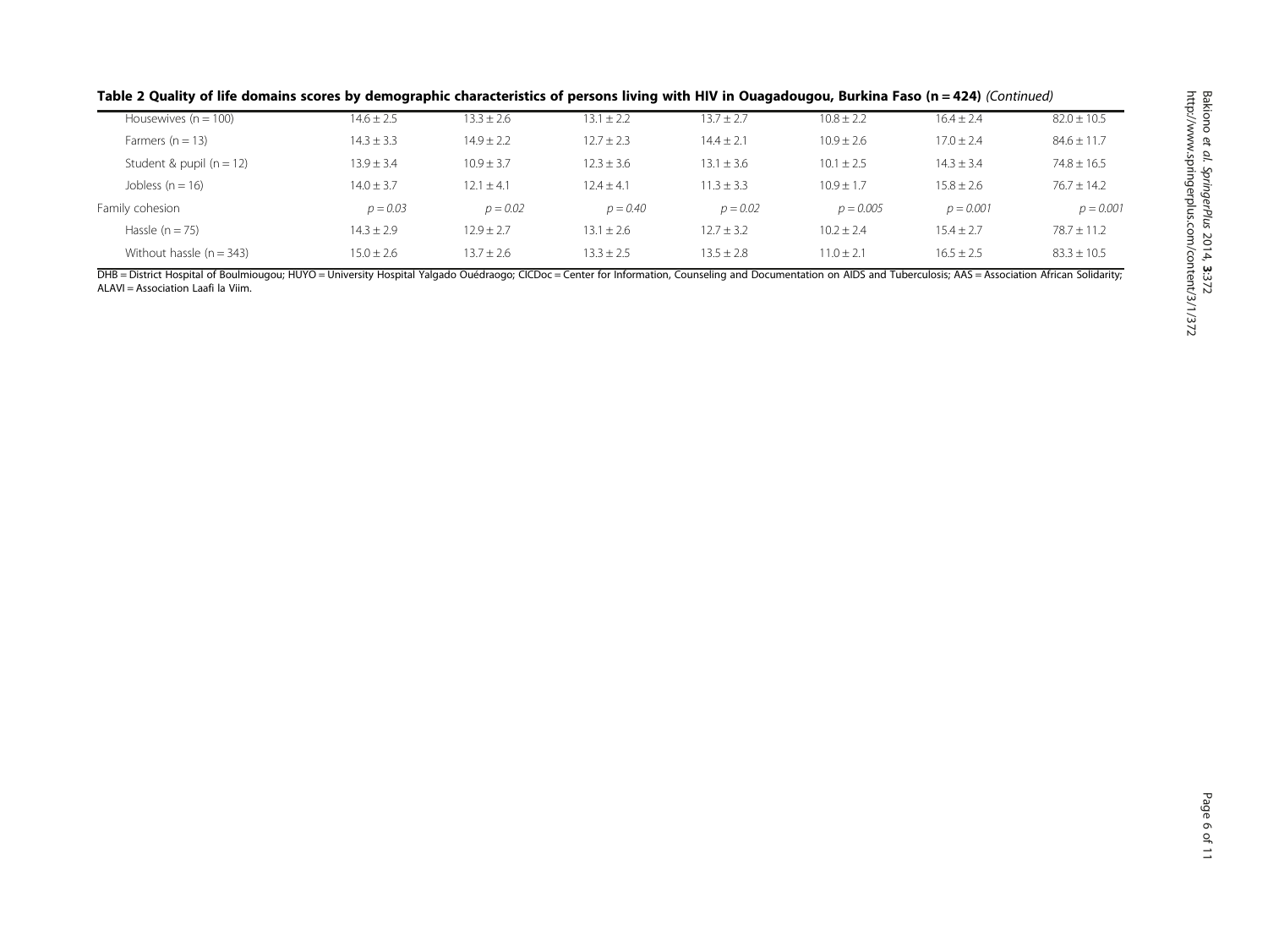| <b>Clinical characteristics</b>               | Domain of quality of life          |                                            |                                             |                                         |                                            |                                     |                                          |
|-----------------------------------------------|------------------------------------|--------------------------------------------|---------------------------------------------|-----------------------------------------|--------------------------------------------|-------------------------------------|------------------------------------------|
|                                               | Physical domain<br>(Mean $\pm$ SD) | Psychological<br>domain<br>$(Mean \pm SD)$ | Level of<br>independence<br>(Mean $\pm$ SD) | Social relationships<br>(Mean $\pm$ SD) | Environmental<br>domain<br>(Mean $\pm$ SD) | Spiritual domain<br>(Mean $\pm$ SD) | of quality<br>of life<br>(Mean $\pm$ SD) |
| Serology status                               | $p = 0.003$                        | $p = 0.52$                                 | $p = 0.001$                                 | $p = 0.32$                              | $p = 0.40$                                 | $p = 0.15$                          | $p = 0.02$                               |
| Asymptomatic $(n = 325)$                      | $15.1 \pm 2.5$                     | $13.7 \pm 2.5$                             | $13.5 \pm 2.4$                              | $13.5 \pm 2.8$                          | $10.9 \pm 2.2$                             | $16.4 \pm 2.5$                      | $83.4 \pm 10.3$                          |
| Symptomatic $(n = 77)$                        | $14.0 \pm 2.7$                     | $13.3 \pm 3.1$                             | $12.4 \pm 2.7$                              | $13.0 \pm 2.8$                          | $10.6 \pm 2.2$                             | $16.2 \pm 2.4$                      | $79.7 \pm 11.5$                          |
| AIDS $(n = 14)$                               | $14.2 \pm 3.1$                     | $13.0 \pm 2.8$                             | $14.2 \pm 2.8$                              | $13.5 \pm 3.4$                          | $10.7 \pm 2.1$                             | $14.7 \pm 3.4$                      | $80.5 \pm 12.1$                          |
| Highly Active Antiretroviral Treatment status | $p = 0.002$                        | P < 0.001                                  | $p = 0.92$                                  | $p = 0.44$                              | $p = 0.87$                                 | $p = 0.78$                          | $p = 0.08$                               |
| No treatment $(n = 110)$                      | $14.2 \pm 2.7$                     | $12.8 \pm 2.6$                             | $13.2 \pm 2.4$                              | $13.6 \pm 2.4$                          | $10.9 \pm 2.1$                             | $16.3 \pm 2.3$                      | $82.8 \pm 11.1$                          |
| Under treatment $(n = 312)$                   | $15.1 \pm 2.6$                     | $13.9 \pm 2.6$                             | $13.3 \pm 2.5$                              | $13.3 \pm 3.0$                          | $10.8 \pm 2.2$                             | $16.2 \pm 2.7$                      | $81.1 \pm 9.7$                           |
| Perceived health state                        | p < 0.001                          | p < 0.001                                  | p < 0.001                                   | p < 0.001                               | $p = 0.001$                                | $p = 0.005$                         | p < 0.001                                |
| Good health state $(n = 270)$                 | $15.5 \pm 2.4$                     | $14.1 \pm 2.4$                             | $13.8 \pm 2.2$                              | $13.8 \pm 2.8$                          | $11.1 \pm 2.2$                             | $16.6 \pm 2.4$                      | $85.2 \pm 9.7$                           |
| Median health state $(n = 131)$               | $13.8 \pm 2.7$                     | $12.9 \pm 2.7$                             | $12.8 \pm 2.5$                              | $12.8 \pm 2.7$                          | $10.4 \pm 1.9$                             | $15.8 \pm 2.8$                      | $78.8 \pm 10.5$                          |
| Bad health state $(n = 23)$                   | $12.0 \pm 1.8$                     | $10.9 \pm 2.8$                             | $10.2 \pm 3.0$                              | $11.5 \pm 3.2$                          | $9.8 \pm 1.9$                              | $15.2 \pm 2.7$                      | $69.9 \pm 10.6$                          |
| Perceived disease                             | p < 0.001                          | p < 0.001                                  | p < 0.001                                   | $p = 0.007$                             | $p = 0.01$                                 | $p = 0.01$                          | p < 0.001                                |
| Yes $(n = 142)$                               | $13.7 \pm 2.8$                     | $12.6 \pm 2.9$                             | $12.3 \pm 2.6$                              | $12.8 \pm 2.9$                          | $10.5 \pm 2.2$                             | $15.8 \pm 2.7$                      | $77.9 \pm 11.3$                          |
| No $(n = 244)$                                | $15.5 \pm 2.4$                     | $14.3 \pm 2.4$                             | $13.8 \pm 2.2$                              | $13.7 \pm 2.8$                          | $11.0 \pm 2.1$                             | $16.5 \pm 2.5$                      | $85.1 \pm 9.6$                           |
| Sexual behavior                               | $p = 0.04$                         | $p = 0.32$                                 | $p = 0.82$                                  | $p = 0.93$                              | $p = 0.12$                                 | $p = 0.52$                          | $p = 0.35$                               |
| Risk ( $n = 165$ )                            | $14.5 \pm 2.6$                     | $13.5 \pm 2.5$                             | $13.3 \pm 2.3$                              | $13.3 \pm 3.0$                          | $10.6 \pm 2.3$                             | $16.4 \pm 2.3$                      | $81.9 \pm 10.6$                          |
| No risk ( $n = 253$ )                         | $15.0 \pm 2.7$                     | $13.6 \pm 2.8$                             | $13.3 \pm 2.6$                              | $13.4 \pm 2.8$                          | $11.0 \pm 2.1$                             | $16.1 \pm 2.8$                      | $82.7 \pm 11.0$                          |
| Support for medical care                      | $p = 0.16$                         | $p = 0.28$                                 | $p = 0.55$                                  | p < 0.001                               | $p = 0.57$                                 | $p = 0.04$                          | $p = 0.02$                               |
| Yes $(n = 266)$                               | $15.0 \pm 2.7$                     | $13.7 \pm 2.6$                             | $13.4 \pm 2.3$                              | $13.8 \pm 2.7$                          | $10.9 \pm 2.1$                             | $16.5 \pm 2.5$                      | $83.4 \pm 10.4$                          |
| No ( $n = 157$ )                              | $14.6 \pm 2.7$                     | $13.4 \pm 2.8$                             | $13.1 \pm 2.7$                              | $12.6 \pm 3.1$                          | $10.7 \pm 2.2$                             | $15.9 \pm 2.7$                      | $80.5 \pm 11.2$                          |

<span id="page-6-0"></span>

| Table 3 Quality of life domains scores by clinical characteristics of persons living with HIV in Ouagadougou, Burkina Faso (n = 424*) |  |  |  |
|---------------------------------------------------------------------------------------------------------------------------------------|--|--|--|
|---------------------------------------------------------------------------------------------------------------------------------------|--|--|--|

\*Total may differ according to characteristics.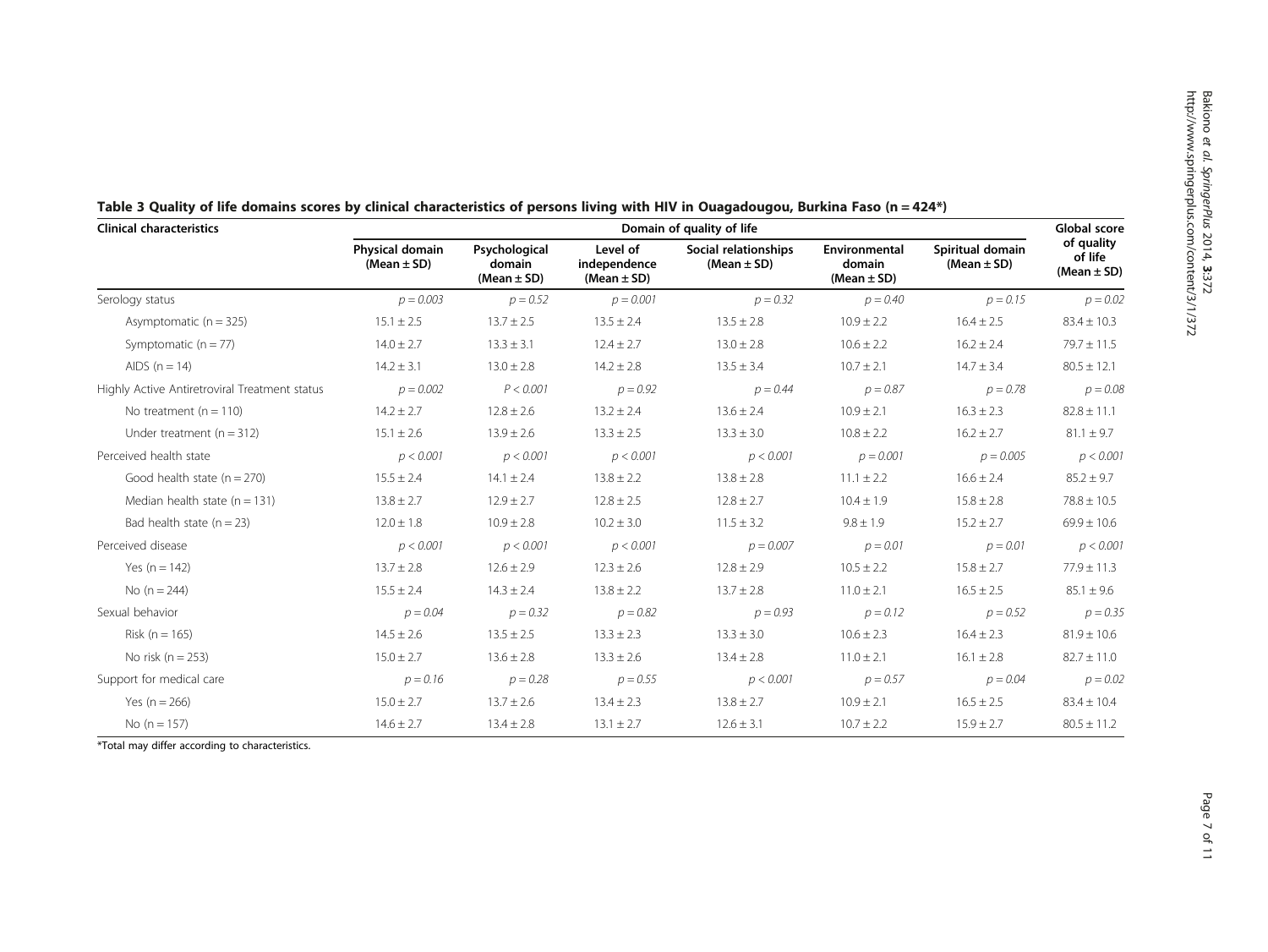|                                                    | Total n* | QOL >77 n (%) | Global score of Univariate Unadjusted Multivariate Adjusted<br>OR (95% CI) | OR (95% CI)             | P for<br><b>Adjusted OR</b> |
|----------------------------------------------------|----------|---------------|----------------------------------------------------------------------------|-------------------------|-----------------------------|
| Conjugal life                                      |          |               |                                                                            |                         |                             |
| Alone                                              | 234      | 160 (68.4)    | $\overline{1}$                                                             |                         |                             |
| In couple                                          | 190      | 146 (76.8)    | 1.53 (0.99-2.37)                                                           |                         |                             |
| Gender                                             |          |               |                                                                            |                         |                             |
| Man                                                | 53       | 45 (84.9)     | $\mathbf{1}$                                                               | $\mathbf{1}$            |                             |
| Woman                                              | 370      | 260 (70.3)    | $0.42$ (0.19 - 0.92)                                                       | $0.37(0.15 - 0.88)$     | 0.02                        |
| Support for medical care                           |          |               |                                                                            |                         |                             |
| No                                                 | 157      | 104 (66.2)    | $\mathbf{1}$                                                               | $\mathbf{1}$            |                             |
| Yes                                                | 266      | 201 (75.6)    | $1.57(1.02 - 2.43)$                                                        | $2.18(1.32 - 3.61)$     | 0.002                       |
| Age (year)                                         |          |               |                                                                            |                         |                             |
| $19 - 24$                                          | 26       | 12 (46.2)     | $\mathbf{1}$                                                               | $\mathbf{1}$            | 0.01                        |
| $25 - 34$                                          | 135      | 90 (66.7)     | $2.33(0.99 - 5.5)$                                                         | 2.68 (1.04 -6.89)       | 0.04                        |
| $35 - 44$                                          | 170      | 129 (75.9)    | $3.67$ (1.57 - 8.56)                                                       | $4.04$ $(1.55 - 10.51)$ | 0.004                       |
| $45 - 65$                                          | 91       | 73 (80.2)     | 4.73 (1.87 - 11.96)                                                        | $4.31(1.52 - 12.22)$    | 0.006                       |
| Nature of care facility                            |          |               |                                                                            |                         |                             |
| Hospital                                           | 285      | 200 (70.2)    | $\overline{\phantom{a}}$                                                   |                         |                             |
| Community based                                    | 139      | 106 (76.3)    | $1.35(0.85 - 2.17)$                                                        |                         |                             |
| Health expense as greater part of monthly spending |          |               |                                                                            |                         |                             |
| No                                                 | 72       | 45 (62.5)     | 1                                                                          |                         |                             |
| Yes                                                | 352      | 261 (74.1)    | $1.72$ $(1.00 - 2.93)$                                                     |                         |                             |
| Highly Active Antiretroviral Treatment             |          |               |                                                                            |                         |                             |
| No                                                 | 110      | 72 (65.5)     | $\mathbf{1}$                                                               |                         |                             |
| Yes                                                | 312      | 233 (74.7)    | $1.55(0.97 - 2.48)$                                                        |                         |                             |
| School                                             |          |               |                                                                            |                         |                             |
| No                                                 | 139      | 93 (66.9)     | $\mathbf{1}$                                                               |                         |                             |
| Yes                                                | 285      | 213 (74.7)    | 1.46                                                                       |                         |                             |
| Self perceived as ill                              |          |               |                                                                            |                         |                             |
| No                                                 | 244      | 197 (80.7)    | $\mathbf{1}$                                                               | $\overline{1}$          |                             |
| Yes                                                | 142      | 79 (55.6)     | $0.29$ (0.18 - 0.47)                                                       | $0.31$ (0.19 - 0.50)    | < 0.001                     |

## <span id="page-7-0"></span>Table 4 Factors associated with a higher value of global score of the quality of life in persons living with HIV in Ouagadougou, Burkina Faso

\*Total number may differ according to factor.

didn't find any significant difference in the quality of life according to gender (Stangl et al. [2012\)](#page-9-0). In Nigeria, no difference has been found in quality of life scores in regard with gender (Ogbuji and Oke [2010](#page-9-0)). In Burkina Faso, Jaquet et al. found a slight difference with advantage for men in mental health summary score and advantage for women in physical health summary score (Jaquet et al. [2013\)](#page-9-0). In a large literature review on quality of life across countries and continents, Chandra et al. showed that in most of them, women reported lower quality of life than men (Chandra et al. [2009](#page-9-0)). These results, which included patients at different stages of the disease and under treatment, are consistent with our findings.

In our findings, the highest scores were recorded in the spiritual domain and the lowest scores were found in the environmental domain. In Burkina Faso, 99.6% of the population practice a religion (INSD [2008\)](#page-9-0). As religions recommend the seek of heaven's wellbeing, instead of earthy happiness, religion practices of our subjects and the distress situation in which they are living due to the disease could explain the high scores recorded in the spiritual domain. This demonstrates how people in distress refer to religion to better accept their situation. In a study conducted in Ethiopia (Deribew et al. [2013](#page-9-0)), better scores were recorded in spiritual domain and the worst in environmental scores, results consistent with ours. The lower scores in environmental domain could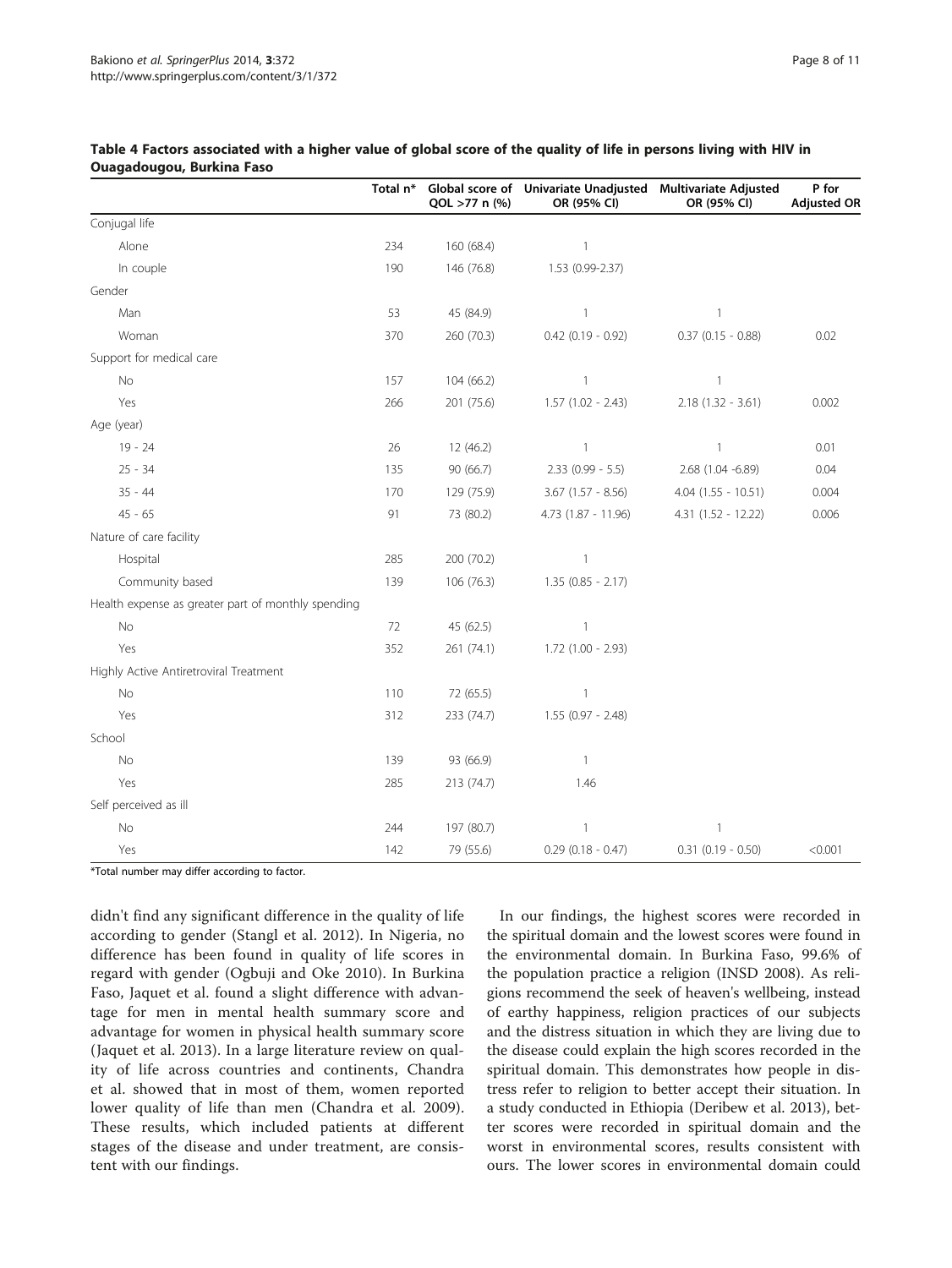| <b>Variables</b>                                                     | $\beta \pm SE$   | P-value |
|----------------------------------------------------------------------|------------------|---------|
| Living in couple (yes = 1; $no = 0$ )                                | $0.32 \pm 0.27$  | 0.23    |
| Being a woman (yes = 1; no = 0)                                      | $-0.80 \pm 0.46$ | 0.08    |
| Having support for medical care (yes = 1; no = 0)                    | $0.65 \pm 0.27$  | 0.01    |
| Age (years)                                                          |                  |         |
| $25 - 34$ (yes = 1; no = 0)                                          | $0.90 \pm 0.49$  | 0.06    |
| $35 - 44$ (yes = 1; no = 0)                                          | $1.30 \pm 0.50$  | 0.01    |
| $45 - 65$ (yes = 1; no = 0)                                          | $1.42 \pm 0.55$  | 0.01    |
| Hospital nature of care facility (yes = 1; no = 0)                   | $0.05 \pm 0.27$  | 0.85    |
| Health expense as greater part of monthly spending (yes = 1; no = 0) | $0.25 \pm 0.30$  | 0.41    |
| Under highly active antiretroviral treatment (yes = 1; no = 0)       | $0.16 \pm 0.28$  | 0.56    |
| Having been to school (yes = 1; no = 0)                              | $0.26 \pm 0.26$  | 0.32    |
| Self perceived as ill (yes = 1; no = 0)                              | $-1.12 \pm 0.25$ | < 0.001 |
| Constant                                                             | $-0.02 \pm 0.77$ | 0.97    |

<span id="page-8-0"></span>Table 5 Multivariate logistic regression model for predicting chances of a global score of quality of life higher than 77 in persons living with HIV in Ouagadougou, Burkina Faso

be explained by the economical situation of our respondents dominated by small traders, employees of informal sector and housewives. As environmental domain explores, among others, home environment, financial resources, health and social care accessibility and quality, the lower economic level in our sample can explain lower scores in that domain.

Our study showed that in the HIV/AIDS care clinics, people living with HIV were predominantly under treatment. But they were still 27% not yet under treatment. Starting treatment for people living with HIV is based on the level of CD4 and viral load (CNLS-IST/BF [2008](#page-9-0)). However, in Burkina Faso, starting treatment may be delayed for financial reasons. In January 2010 the country started with free treatment for people in need; a rapid growth in the number of people on treatment has subsequently been observed. Prior to 2010, a significant decrease in the price of Highly Active Antiretroviral Treatments has been conceded in 2005 followed by another decrease in 2008 (Kouanda et al. [2010\)](#page-9-0). In our study, patients who started treatment before 2005 represented 20% of the number of people under treatment. The large majority was under treatment since 2005. These results suggest that the high cost of treatment may be the reason of the small proportion of people on treatment by 2005, explaining at the same time the average duration of the initiation of treatment towards 5 years.

Our results didn't show significantly higher scores according to the duration under treatment except for spirituality domain where being under treatment since 2005 showed better scores than before 2005. Handajani et al. in their study involving 88 outpatients living with HIV showed a significant association between duration of HAART and physical domain (Handajani et al. [2012](#page-9-0)). In Uganda, Bajunirwe et al. showed that duration of less than one year was significantly associated with a lower physical health summary (Bajunirwe et al. [2009\)](#page-9-0).

Our findings highlighted that being a man, having a support for medical care, ageing and self-perceived as healthy were associated with a global score of quality of life higher than 77. In a previous study in Burkina Faso, authors found that older age  $(>= 35 \text{ years})$  et gender (be a man) were associated with better mental health summary score (Jaquet et al. [2013\)](#page-9-0). Our results are also consistent with the study of Skevington et al. with regard to age (Skevington [2012](#page-9-0)). No matter the domain of quality of life, scores they found were better in older people. Adewuya et al. also found in Nigeria that lower education level and poor social support were associated with poor quality of life (Adewuya et al. [2008](#page-9-0)).

# Limitations

The whole country has about 100 structures for taking care of people living with HIV. Our study was conducted in Ouagadougou, the capital city of Burkina Faso, in five HIV services providers and during a one-month enrolment period. Results may not reflect nationwide overview, especially in rural areas. However, these five structures were chosen for their large queues of people followed up and they are a good representation of people living with HIV in Ouagadougou or in urban areas of Burkina Faso.

# Conclusion

To our knowledge, it is the first time quality of life in persons living with HIV has been assessed using WHOQOL HIV, without restricting to people initiating anti retroviral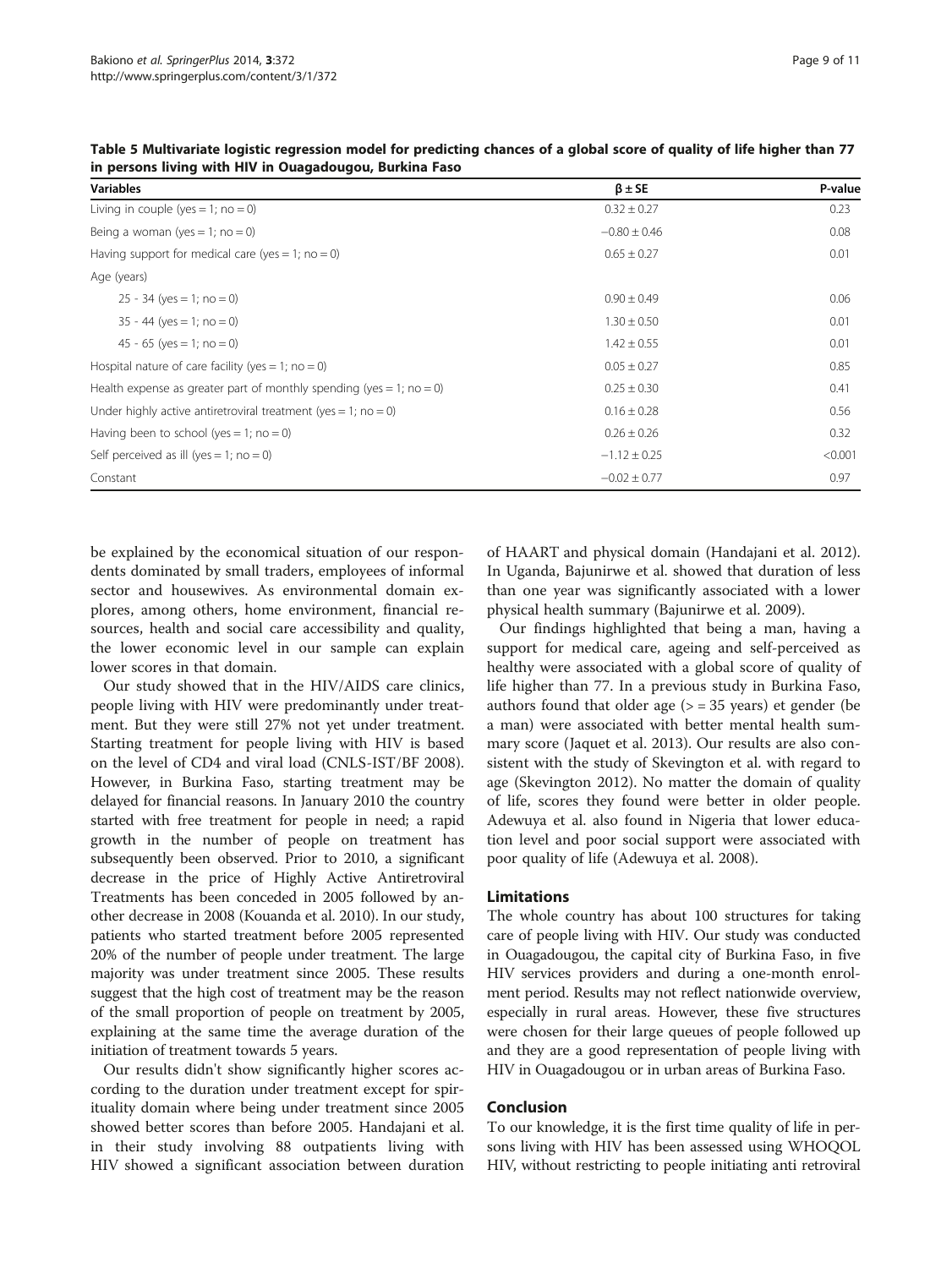<span id="page-9-0"></span>treatment in Burkina Faso. Our findings showed worst scores in the environmental domain, with better scores of quality of life associated with good family cohesion, with a support for medical care, with a self-perceived as healthy, with ageing and in man. These findings highlight the importance of the socio-psychological support and of a good environment in order to improve the quality of life of people living with HIV, especially in women, at a younger age and in those having no support for medical care. In the environmental domain, actions of HIV services providers should focus on a better accessibility to social and health care, on the promotion of income-generating activities, especially for women and youth living with HIV.

#### Abbreviations

AAS: Association African Solidarity; ALAVI: Association Laafi la Viim; CICDoc: Center for Information, Counseling and Documentation on AIDS and Tuberculosis; DHB: District Hospital of Boulmiougou; HAART: Highly Active Antiretroviral Treatment; HIV/AIDS: Human Immunodeficiency Virus/Acquired Immunodeficiency Syndrome; PLWHA: People Living With HIV/AIDS; UHYO: University Hospital Yalgado Ouédraogo; VCT: Voluntary Counseling and Testing; WHO: World Health Organization; WHOQOL: World Health Organization Quality of Life; WHOQOL HIV-BREF: World Health Organization Quality of Life assessment brief tool in patients with Human Immunodeficiency Virus infection.

#### Competing interests

The authors declare they have no competing interest.

#### Authors' contributions

FB, LO and AR contributed to conception of the study. FB, MS and PWLG carried out the data collection. FB drafted the manuscript. FB, SS and FS-K contributed to data analysis. All authors discussed the results, read and approved the final manuscript.

#### Acknowledgements

We thank all investigators, interviewees and the staff of the following institutions for their contribution to this study: District Hospital of Boulmiougou; Department of internal Medicine, University Hospital Yalgado Ouedraogo; Center for Information, Counseling and Documentation on AIDS and Tuberculosis, Ouagadougou; the Association African Solidarity, Ouagadougou; the Association Laafi la Viim, Ouagadougou.

#### Author details

1 Pôle Epidémiologie et Biostatistique, Institut de Recherche Expérimentale et Clinique (IREC), Faculté de Santé Publique, Université catholique de Louvain, Clos Chapelle-aux-Champs 30, 1200 Brussels, Belgium. <sup>2</sup>Unité de Formation et de Recherche en Sciences de la santé, Université de Ouagadougou, 03 BP 7021 Ouagadougou 03, Burkina Faso. <sup>3</sup>Institut Régional de Santé Publique de Ouidah, BP 384 Ouidah, Bénin.

#### Received: 14 May 2014 Accepted: 15 July 2014 Published: 21 July 2014

#### References

- Adewuya AO, Afolabi MO, Ola BA, Ogundele OA, Ajibare AO, Oladipo BF, Fakande I (2008) Relationship between depression and quality of life in persons with HIV infection in Nigeria. Int J Psychiatry Med 38(1):43–51
- Bajunirwe F, Tisch DJ, King CH, Arts EJ, Debanne SM, Sethi AK (2009) Quality of life and social support among patients receiving antiretroviral therapy in Western Uganda. AIDS Care 21(3):271–279
- Chandra PS, Satyanarayana VA, Satishchandra P, Satish KS, Kumar M (2009) Do men and women with HIV differ in their quality of life? A study from South India. AIDS Behav 13(1):110–117
- CNLS-IST/BF (2008) Guidelines for medical care of people living with HIV in Burkina Faso. CMLS, Ouagadougou
- CNLS-IST/BF (2011) Cadre stratégique de lutte contre le VIH/Sida et les IST 2011–2015. Ouagadougou-Burkina Faso
- Deribew A, Deribe K, Reda AA, Tesfaye M, Hailmichael Y, Maja T, Colebunders R (2013) Change in quality of life: a follow up study among patients with HIV infection with and without TB in Ethiopia. BMC Public Health 13:408, doi:10.1186/1471-2458-13-408
- Deribew A, Tesfaye M, Hailmichael Y, Negussu N, Daba S, Wogi A, Belachew T, Apers L, Colebunders R (2009) Tuberculosis and HIV co-infection: its impact on quality of life. Health Qual Life Outcomes 7:105, doi:10.1186/1477-7525-7-105
- Duran S, Saves M, Spire B, Cailleton V, Sobel A, Carrieri P, Salmon D, Moatti JP, Leport C (2001) Failure to maintain long-term adherence to highly active antiretroviral therapy: the role of lipodystrophy. AIDS 15(18):2441–2444
- Gakhar H, Kamali A, Holodniy M (2013) Health-related quality of life assessment after antiretroviral therapy: a review of the literature. Drugs 73(7):651–672
- Guira O, Tieno H, Sawadogo S, Drabo JY (2013) Sexuality and risk for sexual transmission of HIV among serodiscordant couples in Ouagadougou, Burkina Faso. Bull Soc Pathol Exot 106(1):43–47
- Handajani YS, Djoerban Z, Irawan H (2012) Quality of life people living with HIV/AIDS: outpatient in Kramat 128 Hospital Jakarta. Acta Medica Indonesiana 44(4):310–316
- Hayward P (2013) Highlights from the seventh IAS Conference. Lancet Infect Dis 13(8):659
- INSD (2008) Recensement général de la population et de l'habitat (RGPH) de 2006 du Burkina Faso - Résultats définitifs. INSD, Ouagadougou
- INSD/ICF International (2012) Enquête démographique et de santé et à indicateurs multiples du Burkina Faso. INSD & ICF International, Calverton Mayland, USA
- Jaquet A, Garanet F, Balestre E, Ekouevi DK, Azani JC, Bognounou R, Dah E, Kondombo JC, Dabis F, Drabo J, collaboration aftIWA (2013) Antiretroviral treatment and quality of life in Africans living with HIV: 12-month follow-up in Burkina Faso. J Int AIDS Soc 16:18867
- Jelsma J, Maclean E, Hughes J, Tinise X, Darder M (2005) An investigation into the health-related quality of life of individuals living with HIV who are receiving HAART. AIDS Care 17(5):579–588
- Kirakoya-Samadoulougou F, Fao P, Yaro S, Defer MC, Meda N, Robert A, Nagot N (2014) Are healthcare workers at higher risk of HIV infection than the general population in Burkina Faso? Epidemiol Infect 142(3):662–670
- Kirakoya-Samadoulougou F, Nagot N, Yaro S, Fao P, Defer MC, Ilboudo F, Langani Y, Meda N, Robert A (2013) Are teachers at higher risk of HIV infection than the general population in Burkina Faso? Int J STD AIDS 24(8):651–659
- Kouanda S, Bocoum FY, Doulougou B, Bila B, Yameogo M, Sanou MJ, Sawadogo M, Sondo B, Msellati P, Desclaux A (2010) User fees and access to ARV treatment for persons living with HIV/AIDS: implementation and challenges in Burkina Faso, a limited-resource country. AIDS Care 22(9):1146–1152
- Lopez AD, Mathers CD, Ezzati M, Jamison DT, Murray CJ (2006) Global and regional burden of disease and risk factors, 2001: systematic analysis of population health data. Lancet 367(9524):1747–1757
- Marcellin F, Preau M, Ravaux I, Dellamonica P, Spire B, Carrieri MP (2007) Self-reported fatigue and depressive symptoms as main indicators of the quality of life (QOL) of patients living with HIV and Hepatitis C: implications for clinical management and future research. HIV Clin Trials 8(5):320–327
- Ogbuji QC, Oke AE (2010) Quality of life among persons living with HIV infection in Ibadan, Nigeria. Afr J Med Med Sci 39(2):127–135
- Preau M, Apostolidis T, Francois C, Raffi F, Spire B (2007) Time perspective and quality of life among HIV-infected patients in the context of HAART. AIDS Care 19(4):449–458
- Skevington SM (2012) Is quality of life poorer for older adults with HIV/AIDS? International evidence using the WHOQOL-HIV. AIDS Care 24(10):1219–1225
- Solomon S, Batavia A, Venkatesh KK, Brown L, Verma P, Cecelia AJ, Daly C, Mahendra VS, Kumarasamy N, Mayer KH (2009) A longitudinal quality-of-life study of HIV-infected persons in South India: the case for comprehensive clinical care and support services. AIDS Educ Prev 21(2):104–112
- Stangl AL, Bunnell R, Wamai N, Masaba H, Mermin J (2012) Measuring quality of life in rural Uganda: reliability and validity of summary scores from the medical outcomes study HIV health survey (MOS-HIV). Qual Life Res 21(9):1655–1663
- Stangl AL, Wamai N, Mermin J, Awor AC, Bunnell RE (2007) Trends and predictors of quality of life among HIV-infected adults taking highly active antiretroviral therapy in rural Uganda. AIDS Care 19(5):626–636